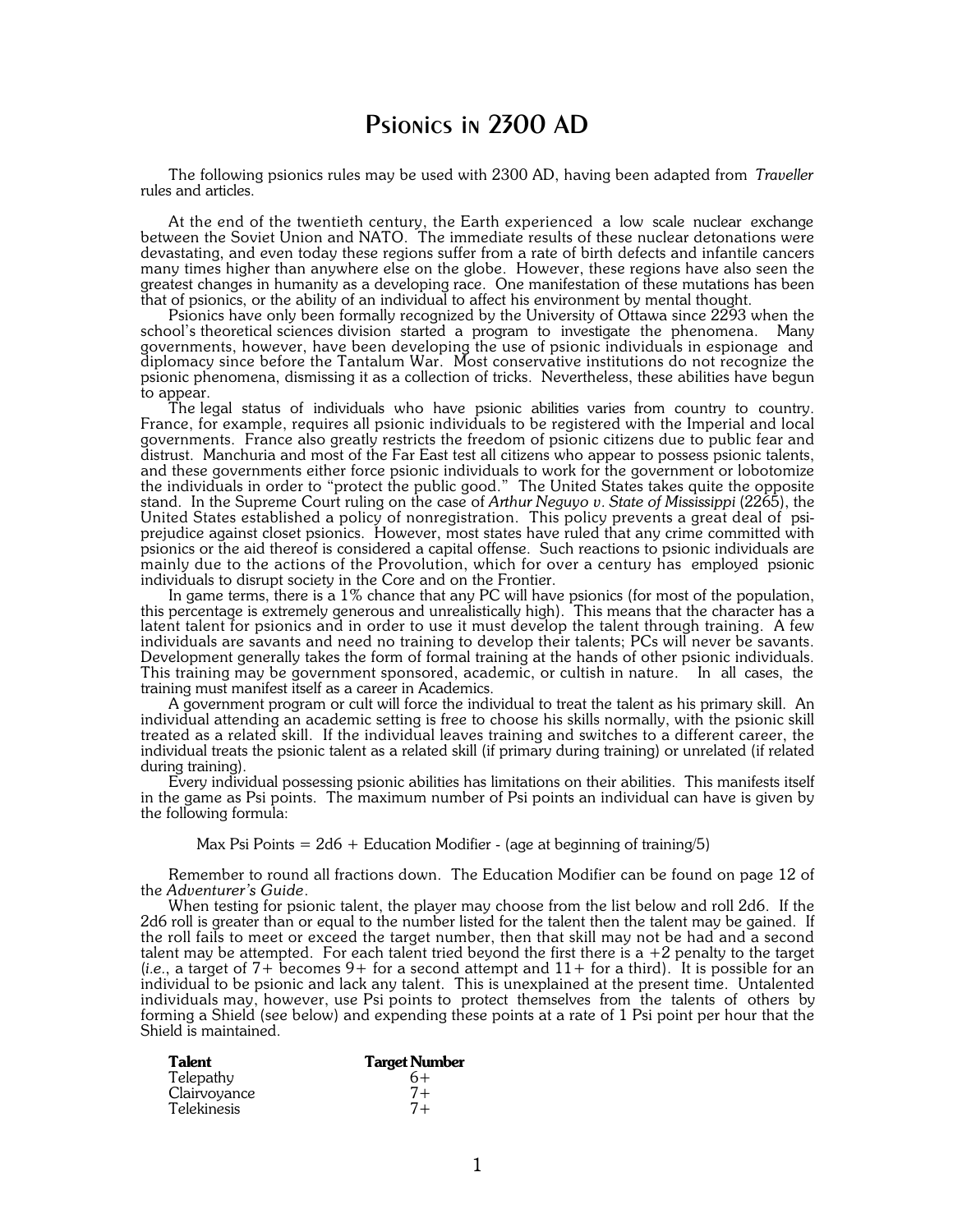| Awareness     | 8+    |
|---------------|-------|
| Pyrotechnics  | $9+$  |
| Memory        | $9+$  |
| Technopathy   | $10+$ |
| Enhancement   | $11+$ |
| Hallucination | $11+$ |

Psionic activity cost increases with range. Add the following to psionic talent costs for range:

| <b>Cost Modifier</b> |
|----------------------|
|                      |
|                      |
| 3                    |
|                      |
| 5                    |
|                      |
|                      |

## **TELEPATHY**

Telepathy is the ability to contact other minds directly. In rudimentary forms, it allows the communication of feelings and emotion; in advanced forms it allows the transfer of information.

There are several types of telepathy tasks. Most telepathy tasks are uncertain. If a mishap occurs on a telepathy task, modify the Psi point cost of the task as follows:

Superficial: +1 Psi point Minor: +2 Psi points Major: +3 Psi points Detsroyed: +4 Psi points

In any event, the task failed to produce any results even though it still cost Psi points to preform.

**Shield:** Any character possessing telepathic capabilities learns how to create a mental shield which prtects the mind againstunwanted telepathic interference. Such a shield is automatically in force at all times and requires no expenditure of Psi points. Artificial psionic shields are in the early developmental stages; they are clumsy helmet-like devices which function much in the same manner.

Life Detection: The most elementary form of telepathy is the ability to detect the presence of other minds.

**Task:** To perform Life Detection (Uncertain): Routine. Telepathy. 6 seconds. *Referee:* The Psi strength cost is 1+range. Life Detection enables a character to sense the presence of other minds, the number of minds present, the general types of minds (animal, human, etc.), and their approximate location. Shielded minds are undetectable. If an individual whom the telepath knows is "life detected," he or she will be recognized. If only some truth is gained as a result of the task rolls, the character misidentifies some of the detected life forms.

**Telempathy:** The communication of emotions and basic feelings is accomplished by telempathy.

**Task:** To perform Telempathy (Uncertain): Routine. Telepathy. 6 seconds. *Referee:* The Psi strength cost is 1+range. This ability serves well in the handling of animals and beasts of burden, but may also be applied as a psychological weapon against humans. Sending emotions such as love, hate, fear and so on may influence other beings. Telempathy also allows the emotions and feelings of others to be read by the character. If only some truth is gained, the character misreads the other individual's emotions.

**Read Surface Thoughts:** The most commonly known feature of telepathy is the ability to read the thoughts of other individuals.

**Task:** To Read Surface Thoughts (Uncertain): Difficult. Telepathy. 6 seconds. *Referee:* The Psi strength cost is 2+range. Only active current thoughts are read, with the subject (if not the telepath) unaware of the activity. Individuals with telepathic ability cannot be read due to the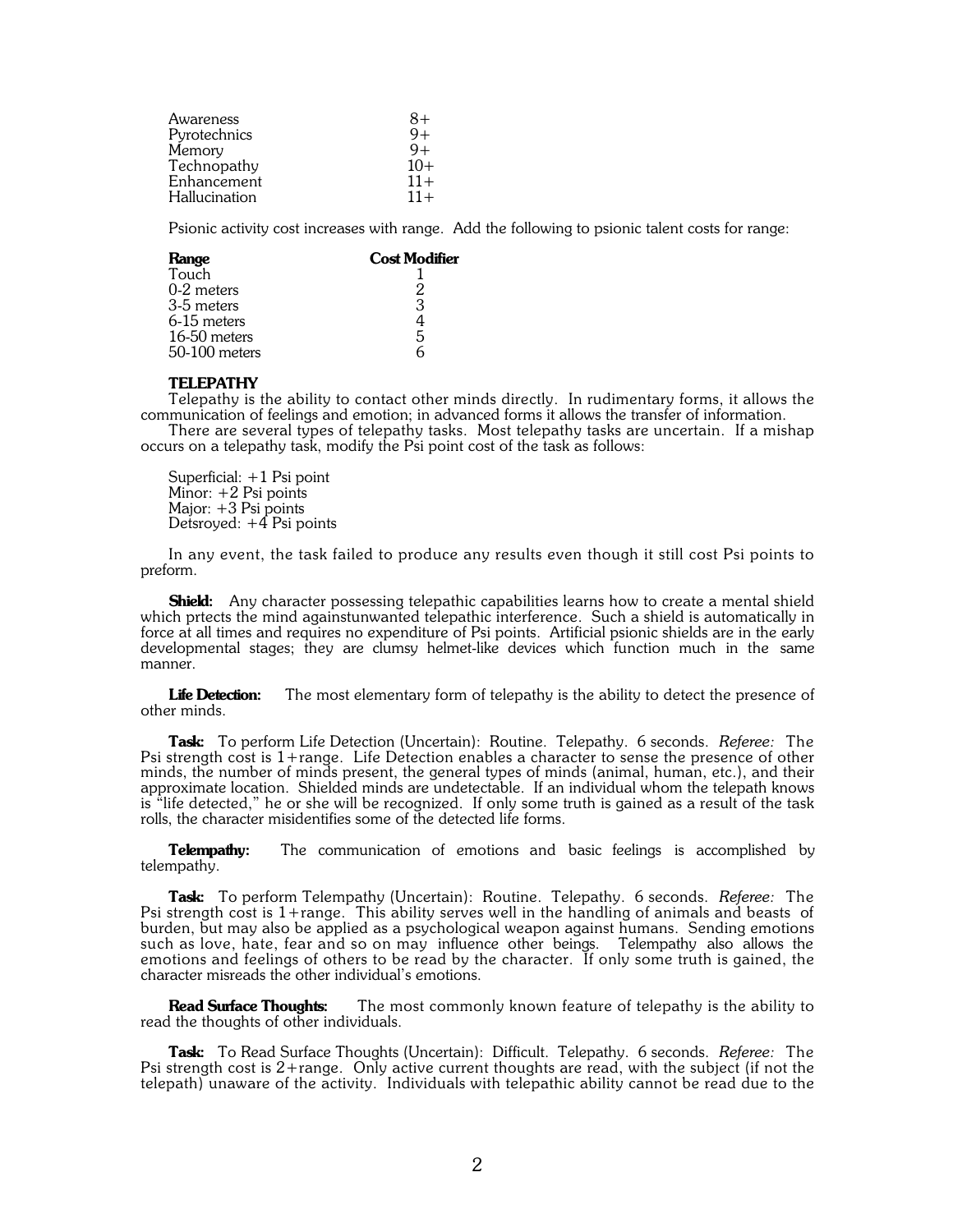presence of their natural shields. If only some truth is gained, the surface thoughts that are read contain little information of value.

**Send Thoughts:** Complentary to the ability to read surface thoughts is the ability to send thoughts to others.

**Task:** To Send Thoughts (Uncertain): Difficult. Telepathy. 12 seconds. *Referee:* The Psi strength cost is 2+range. Any unshielded person can receive such thoughts. Telepathic individuals may or may not choose to receive such transmissions if they become bothersome or threatening. If only some truth is gained, the transmitted thought is misinterpreted.

**Probe:** The application of great psionic strength will enable a telepath to delve deep into the mind of a subject and then to read his innermost thoughts.

**Task:** To perfomr a mind Probe (Hazardous, Competition): Difficult. Telepathy and Determination minus opponent's Telepathy and Determination. 60 seconds. *Referee:* The Psi strength cost is 8+range. An individual undergoing a mind probe is aware that his mind is being invaded, and he is very uneasy. Questioning can be used during a mind probe to force the subject to divulge specific information. The probing individual can easily determine deliberate untruths told (thought) by the subject. Probe cannot be used against a shielded mind.

If a mishap occurs on this task, damage is taken by the mind of the character undergoing the probe. The character loses consciousness, but if the mishap is Superficial or Minor, the character will regain consciousness in 1d6 hours, none the worse for wear. If the mishap is Major, the character slips into a coma and can be brought out only with medical help. If the mishap is Destroyed, the character dies.

**Assault:** Violence may be dealt by a telepath.

Task: To perform a mind assault (Competition): Formidable. Telepathy and Determination minus opponent's Telepathy and Determination. Instant. *Referee:* The Psi strength cost is 10+range. If the attack is successful, the result is automatic unconsciousness for the defender. Roll 3d6 on the mishap table for the level of damage to the assaulted individual.

## **CLAIRVOYANCE**

Clairvoyance is the general talent which allows a person to sense events at some location displaced from the viewer.

Clairvoyant abilities allow eavesdropping as well as spying and detection-free exploration of situations. While telepathic life detection will determine the presence of living minds in a closed room

## **SPECIAL TALENTS**

**Compression:** The character can create telekinetic force on the external surface of an object, crushing it. The following tasks are used with these Psi cost modifiers to all:  $+1$  if the object is semirigid (like plastic),  $+2$  if the object is hard (wood, metal),  $+4$  if the object is very hard (armor, structural metals).

**Task:** To compress an object with a volume less than 1 liter: Simple. Compression. 6 seconds. *Referee:* The Psi strength cost is 1+range+substance modifier.

**Task:** To compress an object with a volume less than 10 liters: Routine. Compression. 6 seconds. *Referee:* The Psi strength cost is 2+range+substance modifier.

**Task:** To compress an object with a volume less than 100 liters: Difficult. Compression. 6 seconds. *Referee:* The Psi strength cost is 4+range+substance modifier.

Task: To compress an object with a volume less than 1000 liters: Formidable. Compression. 6 seconds. *Referee:* The Psi strength cost is 8+range+substance modifier.

**Cryokinesis:** The character can cause the molecules of an object to slow, thereby causing the temperature of the object to decrease.

**Task:** To lower the temperature of an object: Routine. Cryokinesis. 10 seconds. *Referee:* The Psi strength cost is range  $+1$  point per 50 degree drop.